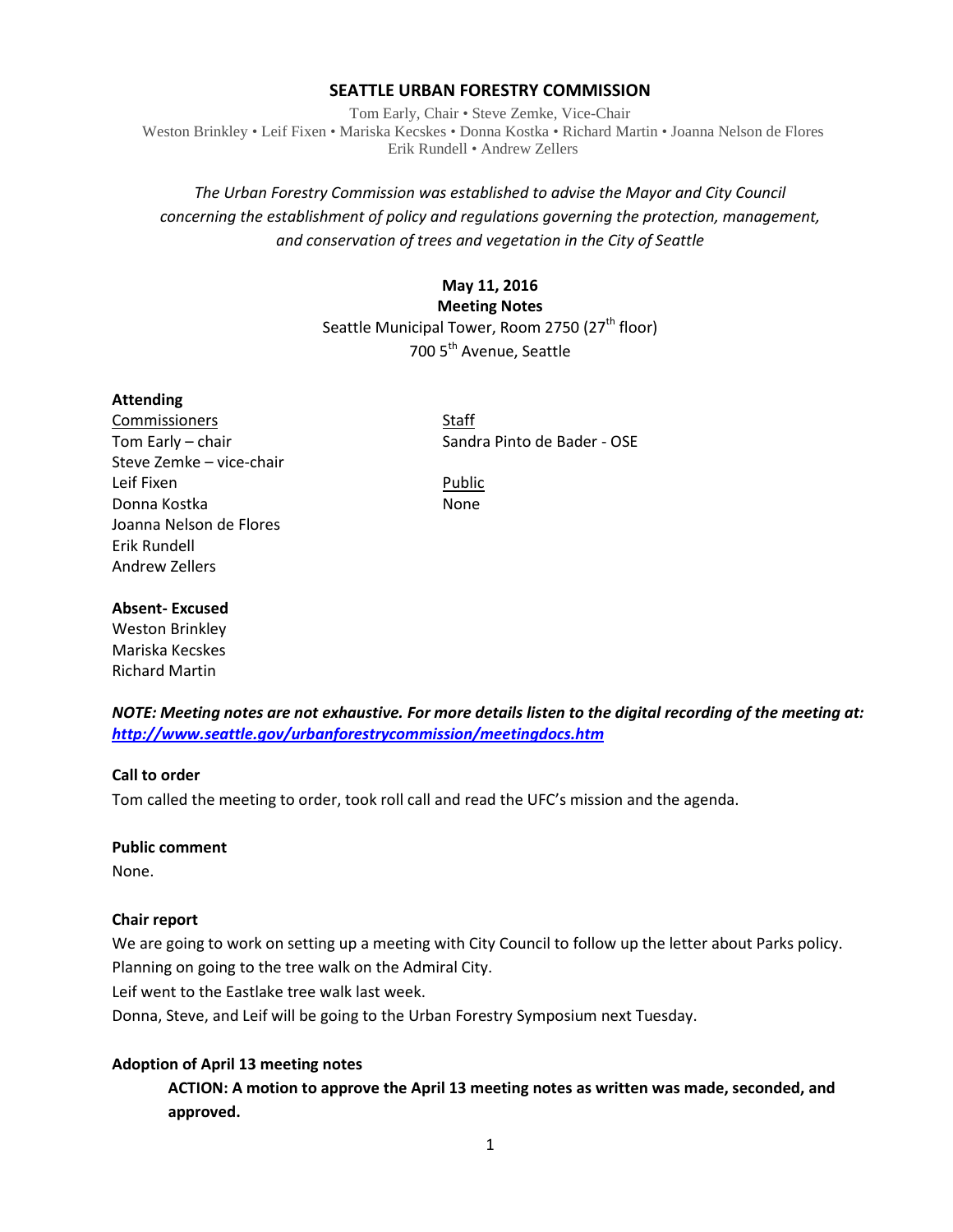# **Seattle University Master Plan – Lara Branigan (Seattle University)**

Lara Branigan is the director of design and construction for Seattle University.

The campus is located between Broadway and  $15<sup>th</sup>$ . The parking lot site is the location they are developing through a private development for student housing.

The campus was founded in 1892. It's a 48 acre campus. They have 55% open space with a goal to increase to 57%.

Landscape practices:

- Designated a backyard wildlife sanctuary in 1989
- Designated as a wildlife habitat in 2007
- Landscape managed without pesticides since 1986
- Committed to the use of native drought tolerant plants and minimal irrigation
- Gardens planted with edibles and welcome the community to take advantage of this

## Tree inventory

Environmental Impact Statement prepared as part of MIMP process June 2008

- Full tree inventory performed
- Report on 18 trees of Noteworthy importance
- Four groups of trees potentially meet the criteria of 'grove'
- No City of Seattle Class AAA-1 Heritage trees on or near campus
- No formally designated exceptional trees' on campus
- No record of existing rare plants or high quality ecosystems on or near campus

# MIMP requirements

DCI condition: construction related impacts to trees may be substantial; therefore approval is conditioned on meeting the mitigation measures in FEIS Section 3.2.4

FEIS 3.2.4 requires the following mitigation measure for construction:

- Siting of construction "would attempt to avoid significant trees and groves
- Trees that must be removed for projects shall be replaced consistent with SMC 25.11 and the adopted Director's Rule.

SC 25.11.090 states that exceptional trees and trees over 2 ft. in diameter that are removed in association with development shall be replaced by one or more trees, as approved by the City. No tree replacement shall be required if the tree is hazardous, unhealthy or relocated to another suitable planting site approved by the City.

UC question: do you have a tree replacement policy?

Answer: not a formal policy but we do replace, relocate, and plant. Some of the larger trees to be removed are given to Big Trees to take them and plant them elsewhere.

They are proposing a 105 ft building that would go boundary to boundary. Along the site there are three street trees on Madison.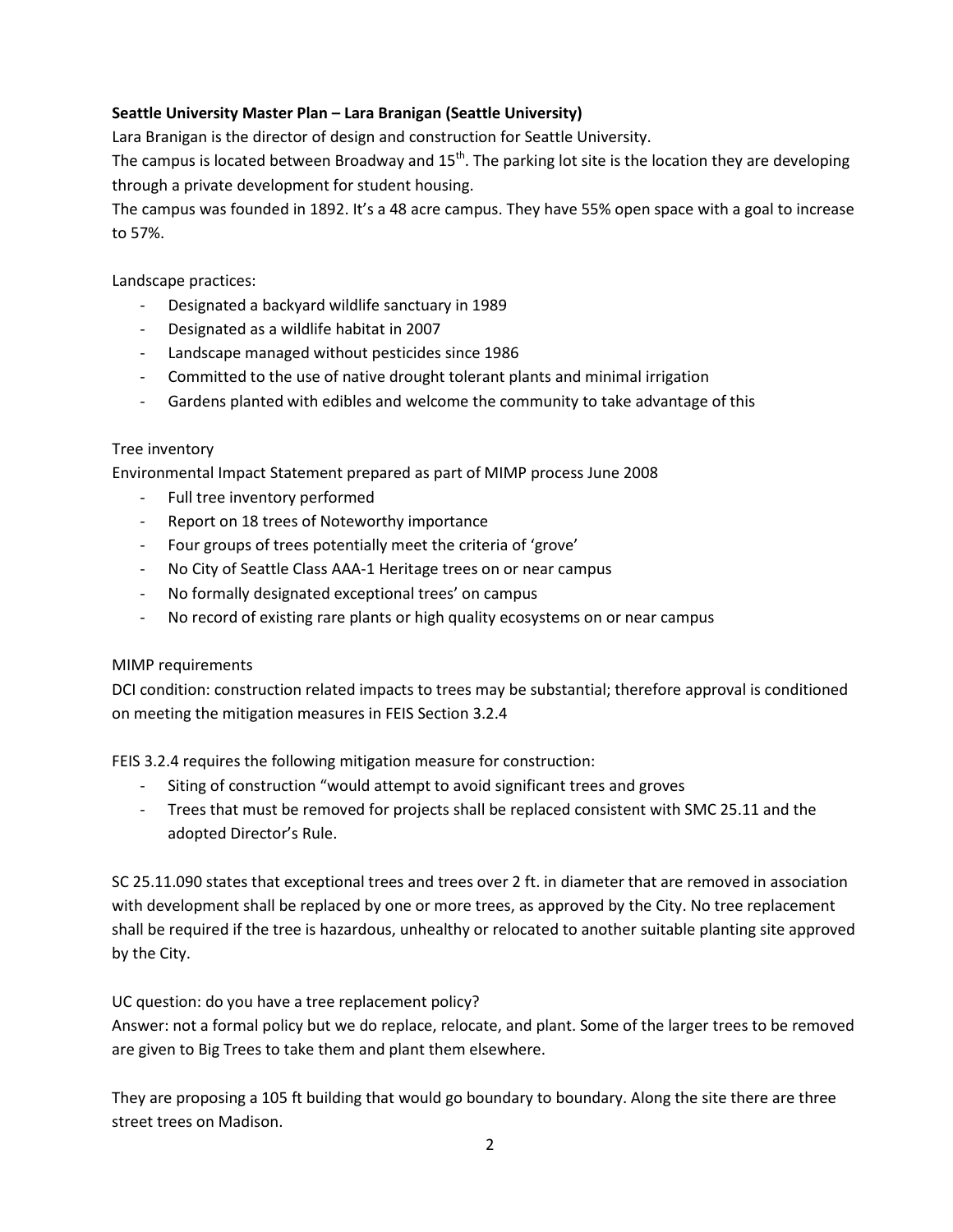Street Trees:

- Two maples = Acer rubrum "Doric"
- One Norwegian Sunset Maple Acer truncatum x A. platanoides "keithsform"
- Per Bill Ames site visit all are healthy; some pruning is recommended.
- Power lines do run through the canopies so it is possible SCL may perform extensive pruning in the future.

Site trees:

- Arborist's Report commissioned April 2016 identified 9 significant trees on site:
- 6 grey poplars Populus Canescens
- 3 black locust Robinia pseudoacacia

### Tree condition

- Poplars: usual longevity is 50-70 years. Trees 1-3 are estimated to be 80 years old. Trees 4-6 are estimated to be 40-50 years old.

Observed crown die-back, embedded bark, and internal decay.

- Recommendation: trees are not 'high retention value' trees and are in or nearing end-of-life 'mortality spiral'
- Black locust: trees 7-9 mature, multiple trunks. Tree 9 has been heavily pruned. Observed leaning trunks 'over over-extended lateral branches', Recommendation: trees are not 'high retention value' trees. Bill Ames noted 'numerous point of decay' on tree 9 adjacent to the ROW and asked that it be removed.

There is a vacated street (Madison Court) that still has vehicular traffic. They are planning on truly vacating turning it into a pedestrian environment for adjacent student housing.

UFC comment – the UFC could issue a letter supporting this initiative if this were to help. Contact Sandra if need a letter.

Proposed Plan

The project proposes removal of all site trees and retention of the street trees.

Site trees over 24" in diameter per Arborist's report.

Tree 1: Poplar – 42" DBH, over mature, top decline

Tree 2: Poplar – 40" DBH, over mature top decline

Tree 3: Poplar – 40" diameter, over mature, top decline

Tree 9: Locust – 13, 25, 24" DBH trunks, recently pruned, poor form

Due to the health of the large trees, replacement is not required by SMC 25.11 Madison Court will be redeveloped into a pedestrian mall with associated landscape improvements.

Campus is part of the pollinator pathway.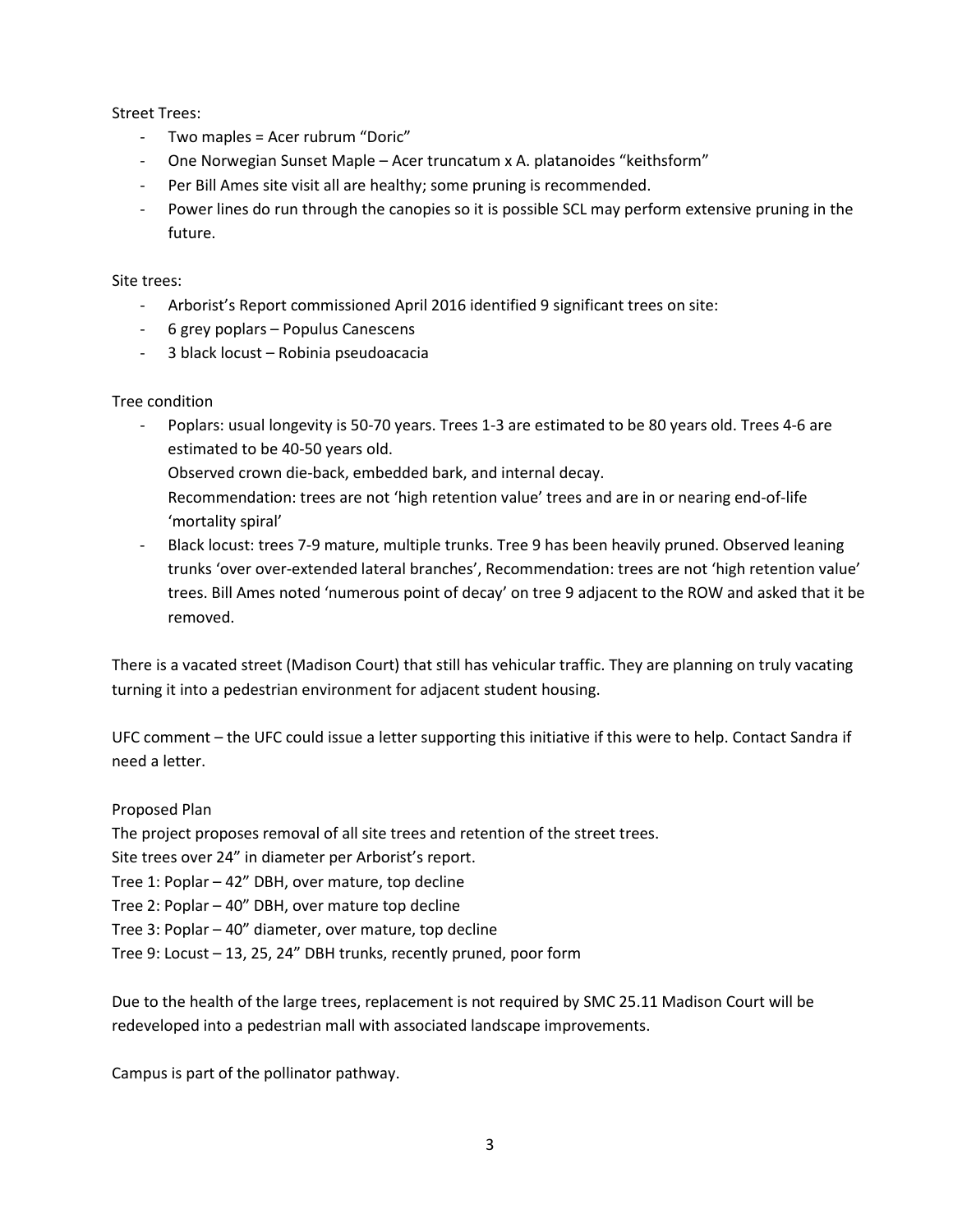UFC question/comment: do you keep track of how many trees you take out and how many you plant? You might be planting more than you might think.

Answer: the gardeners might already be doing that. Seattleu.edu/grounds is their website.

Lara invited the UFC to a walking tour. Sandra will follow up and organize a visit.

### **MIMP letter of recommendation - discussion continues and possible vote**

This letter has unsolicited suggestions for updating the MIMP process. The intent is to bolster trees as Major Institutions update their plans.

Commissioners discussed the new iteration. Tom will incorporate input and provide a new iteration for the Commission to consider.

## **ROWIM discussion continues**

The new version looks much better than the prior iteration. Tom only has one recommendation. The document itself has many references to trees, canopy, and street trees. The one thing they don't talk about is tree soil volume and canopy space.

The Commission discussed, edited and adopted the letter.

**ACTION: A motion to approve the ROWIM recommendation as amended was made, seconded, and approved.**

**Public comment**

None

### **New business and announcements**

The Commission debriefed on the Forterra breakfast. Green Seattle Day will be November 12.

Sandra will check back with Future Queen Anne regarding their appeal and with SDCI about ECA update.

### **Adjourn**

Public input: **From:** Steve Zemke [mailto:stevezemke@msn.com] **Sent:** Monday, May 16, 2016 12:28 PM **To:** Herbold, Lisa **Cc:** Pinto de Bader, Sandra; Bagshaw, Sally **Subject:** Urban Forestry Canopy Impact Assessment

To Councilmember Lisa Herbold:

Hi Lisa,

Thanks for your offer at the Seattle Neighbor Coalition meeting on Saturday to bring up the issue of asking DPD to assist the city in quantifying tree loss and gain during development by requiring the gathering of information through what is commonly called an Urban Forest Canopy Impact Assessment on development projects when you take up the